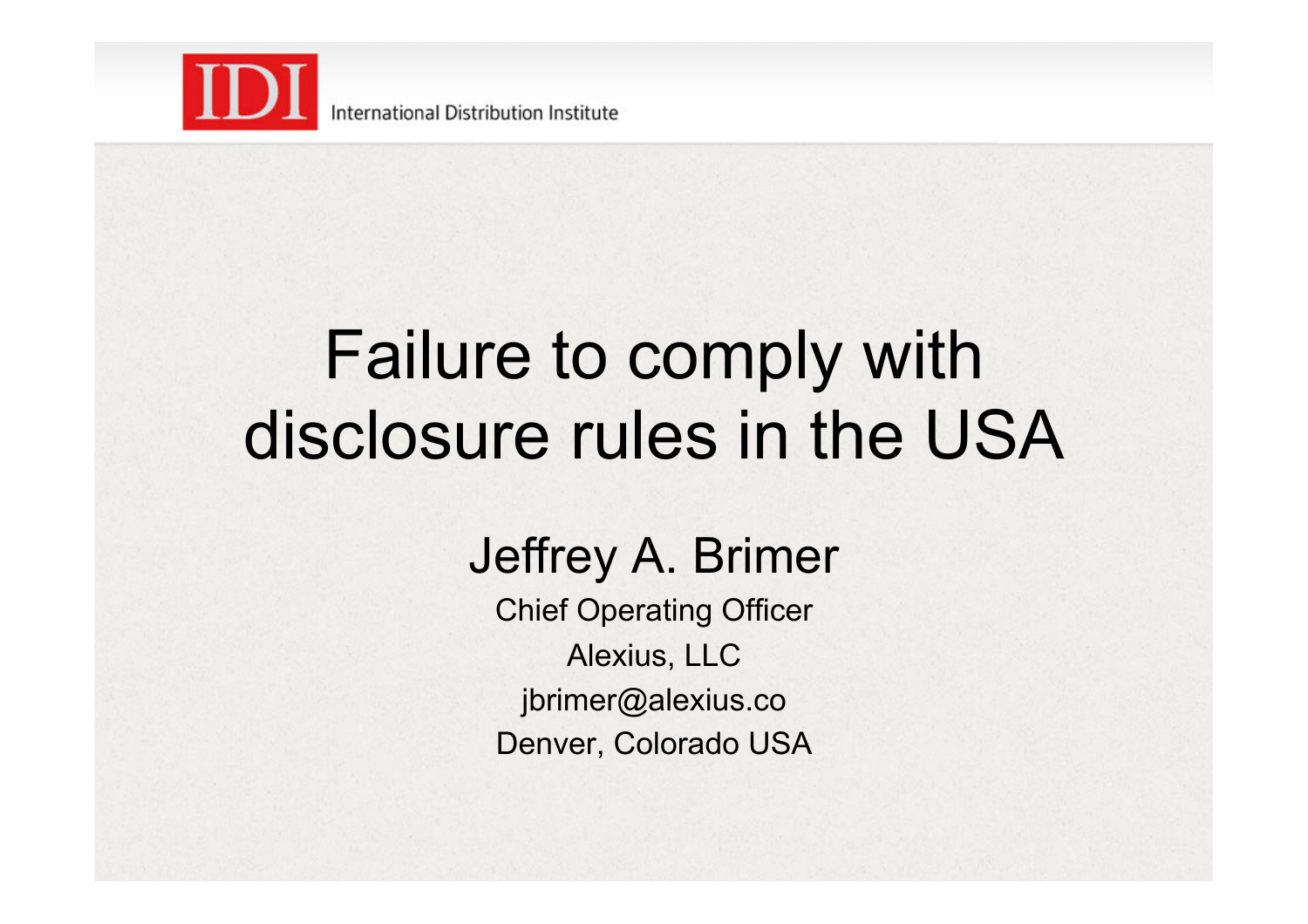

#### Laws Governing Franchise Disclosure

- Types of Disclosure Violations
- Federal Trade Commission Rule (the "Franchise Rule")
	- 16 C.F.R. Part 436 (2007)
- States Laws:
	- States with Franchise Disclosure Laws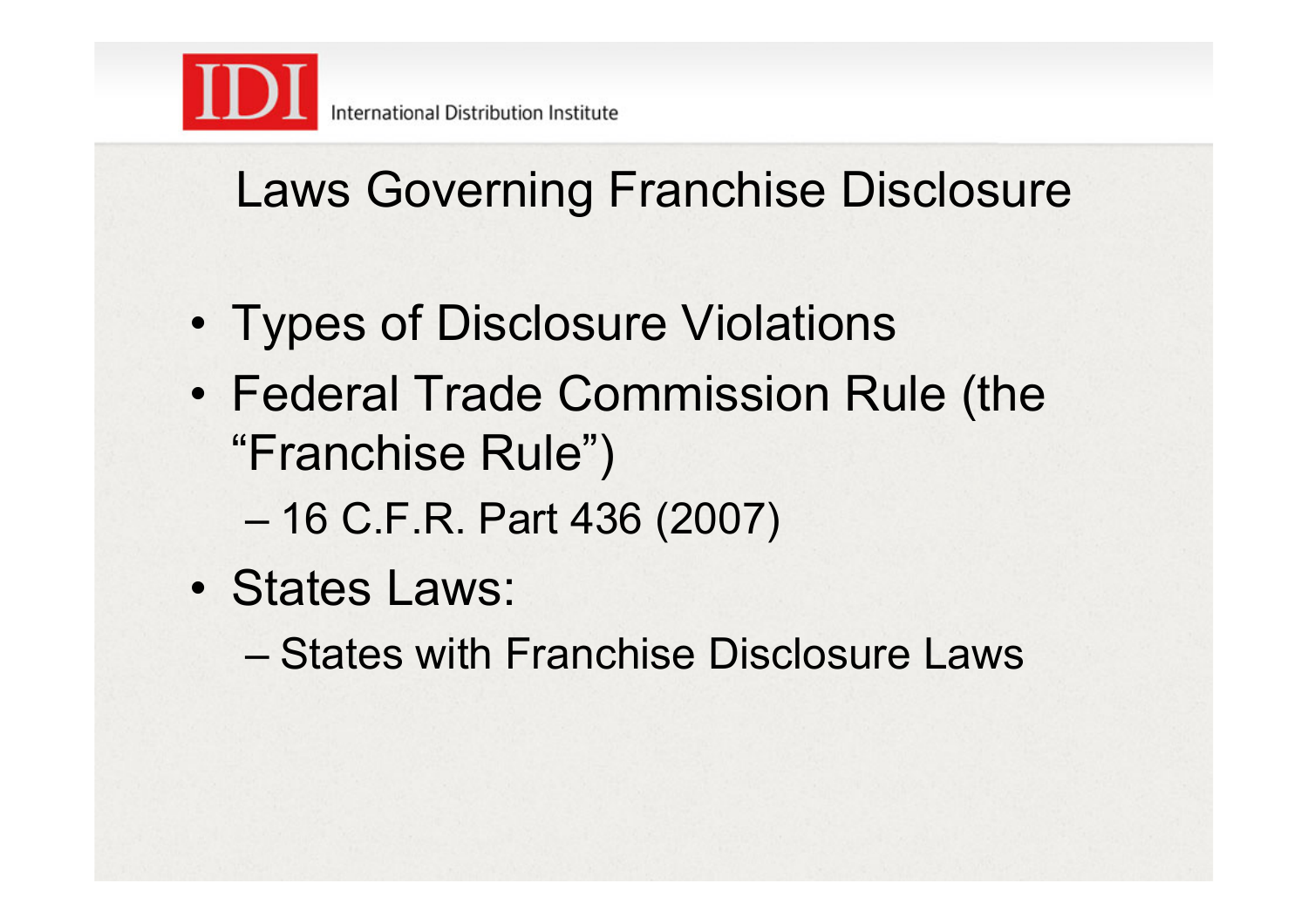

## Types of Disclosure Violations

- Failure to Register State Only
- Disclosure Violations Federal and State:
	- Failure to deliver an FDD
	- FDD with Material Omissions or **Misrepresentations**
	- Improper reliance on exemption or exclusion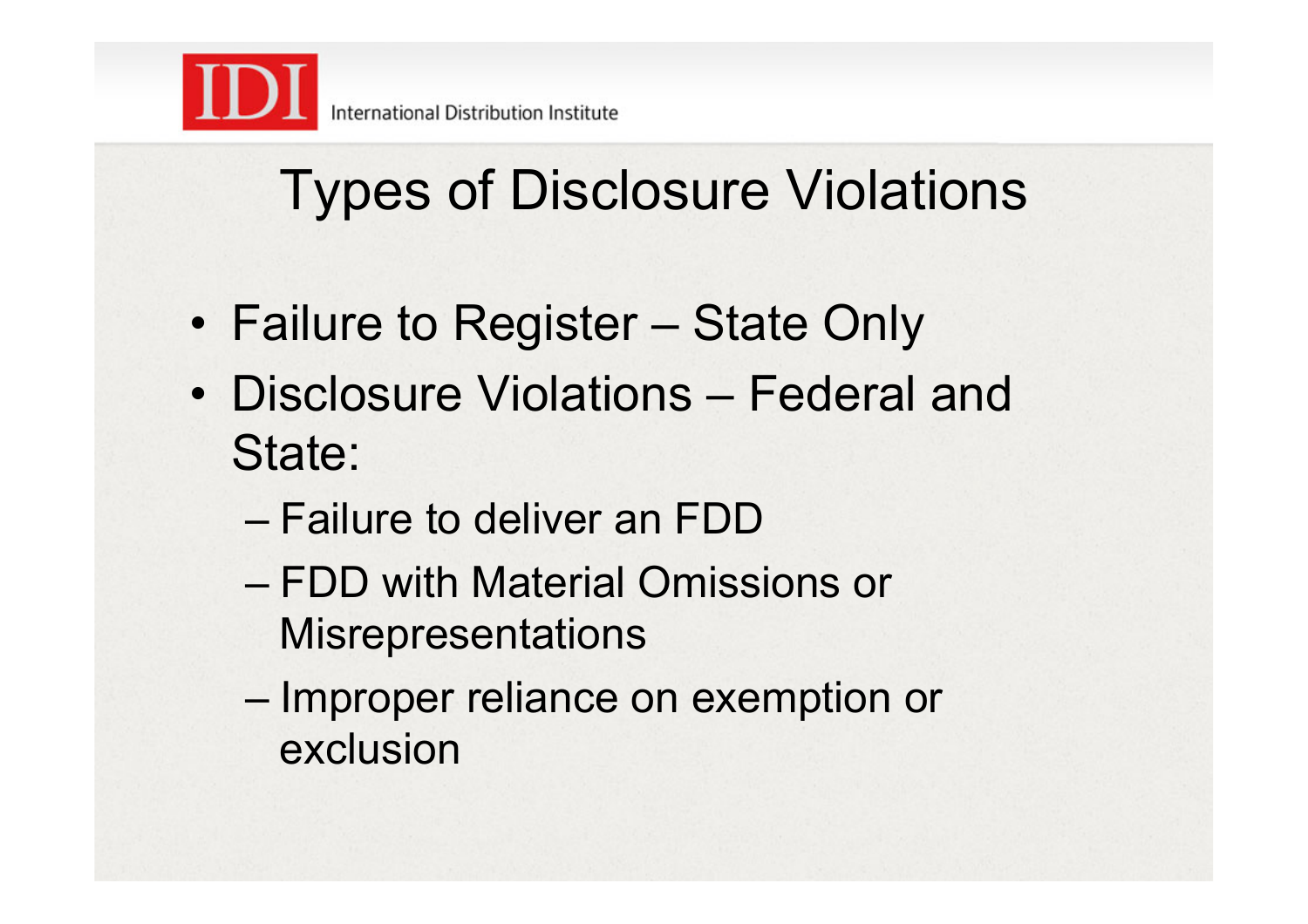

## US Federal Law

- No private right of action only FTC can bring actions to enforce Franchise Rule
	- "private right of action" is the right of one person to sue another based on violation of a law or regulation
- Complaint Process
	- Filed with Federal Trade Commission
	- Investigation by FTC Staff
	- Remedy will be based on severity of violation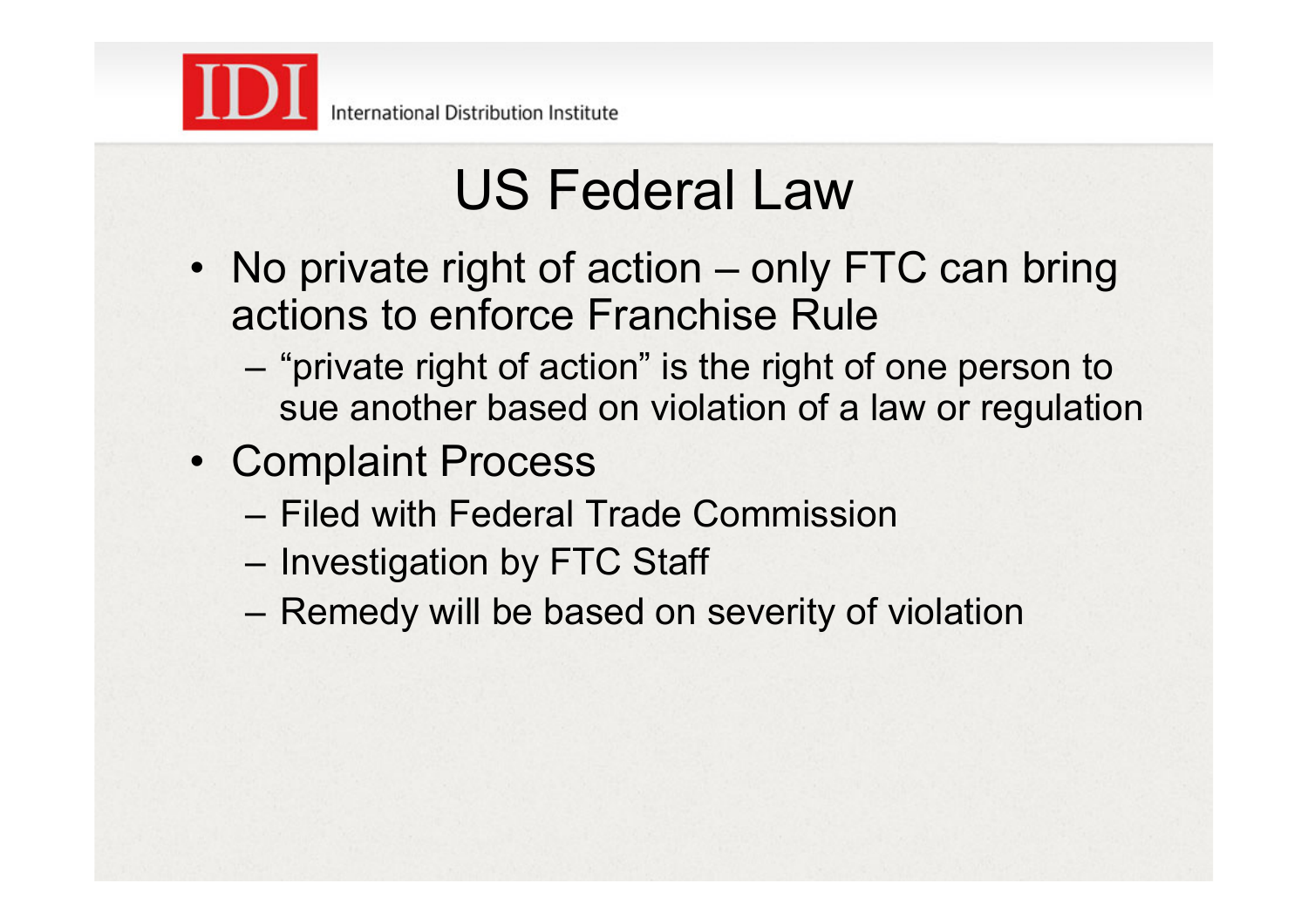

#### US Federal Law - Remedies

- Cease and Desist Orders
- Temporary and Permanent Injunctions
- Civil Fines up to \$11,000 per violation
- Referral to Justice Department to prosecute crimes
- Order Rescission or Restitution
- Order referral to IFA Compliance Training Program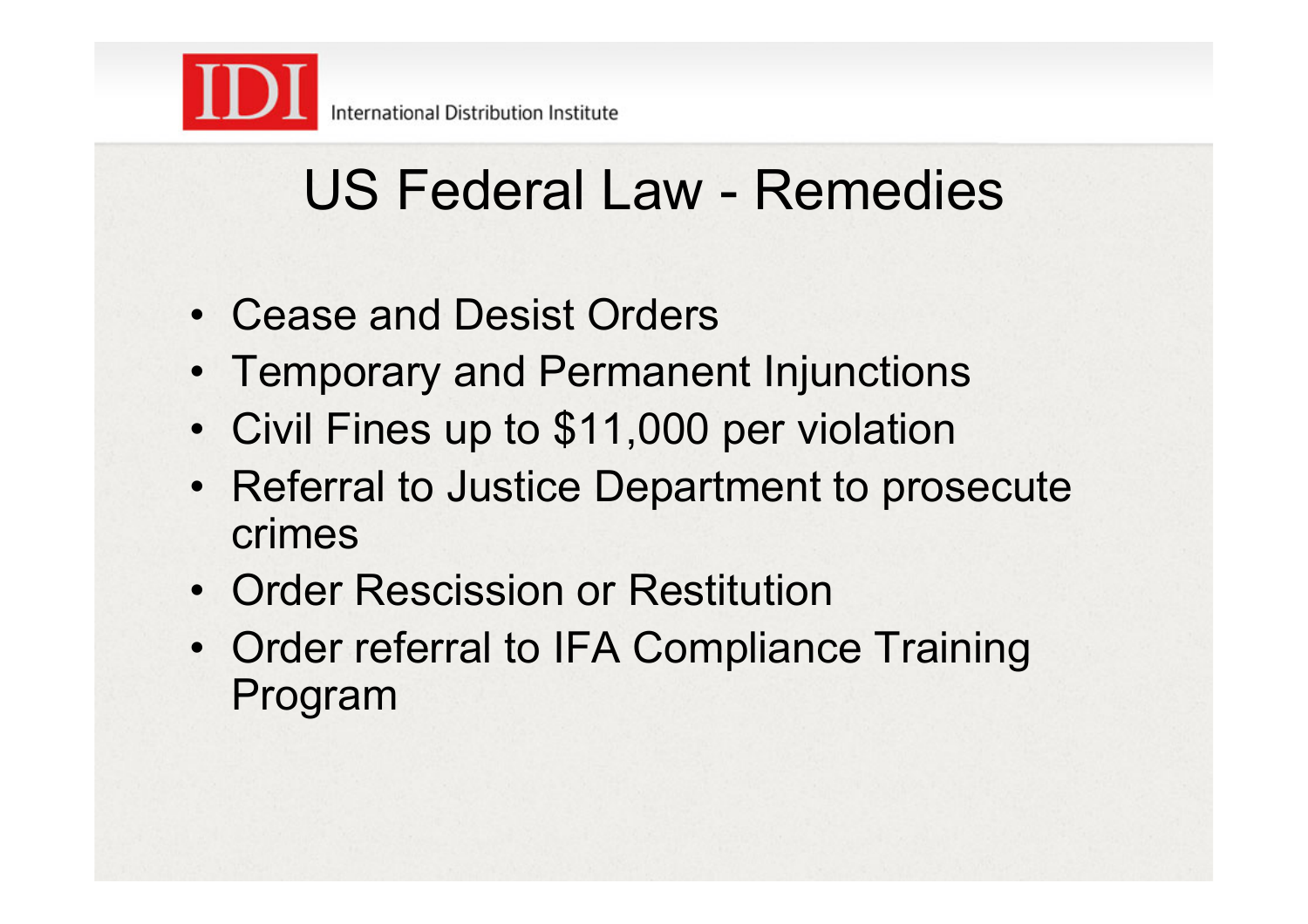

## Persons Liable for Franchise Violations Under the Revised Rule

- Franchisor
- "Franchise Sellers" Every person who directly or indirectly controls the franchisor, including "key management"
- Every employee who materially aids in the act or transaction that violated the Franchise Rule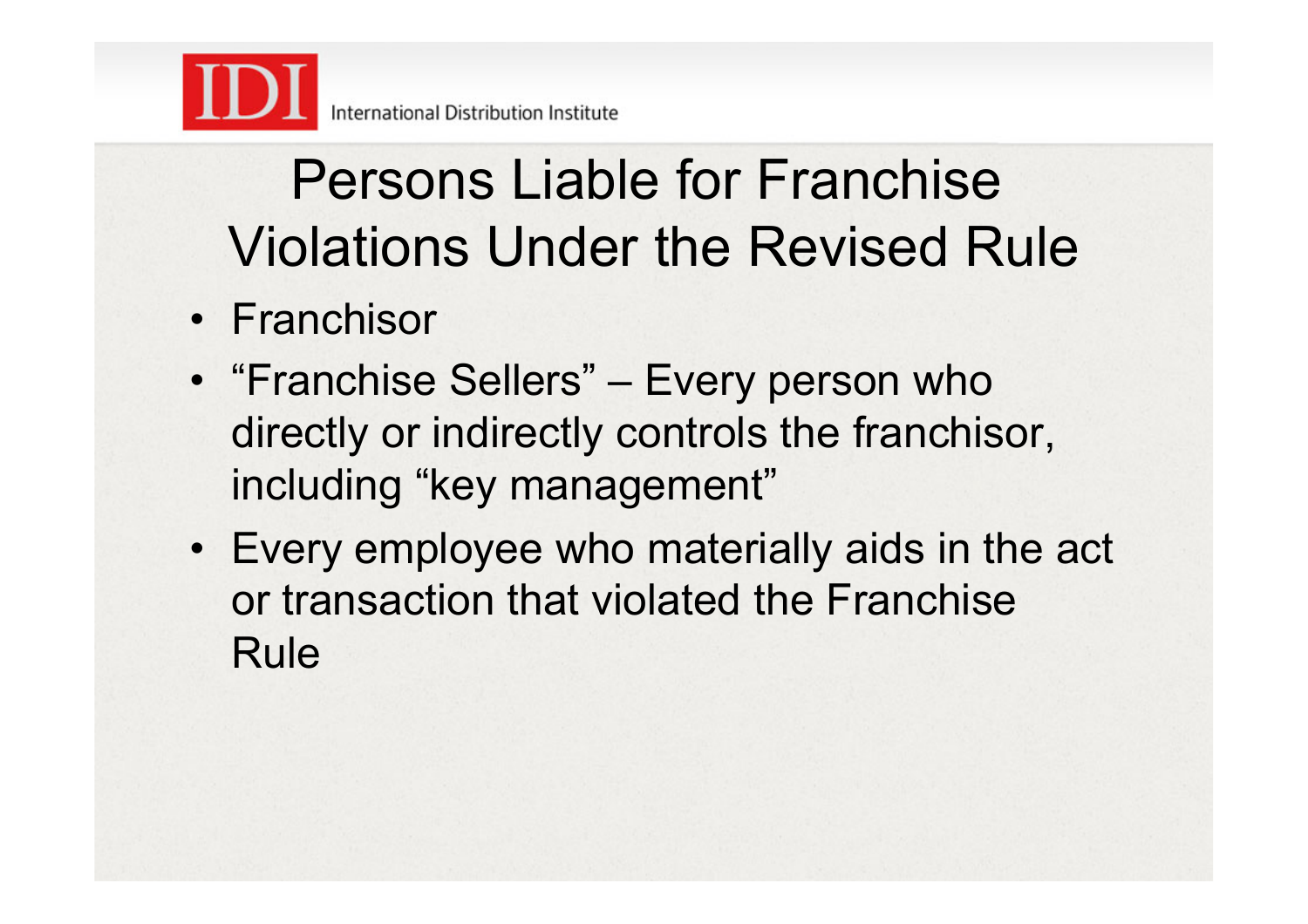

#### State Franchise Disclosure Laws

• State franchise laws provide for private remedies as well as potential civil and criminal penalties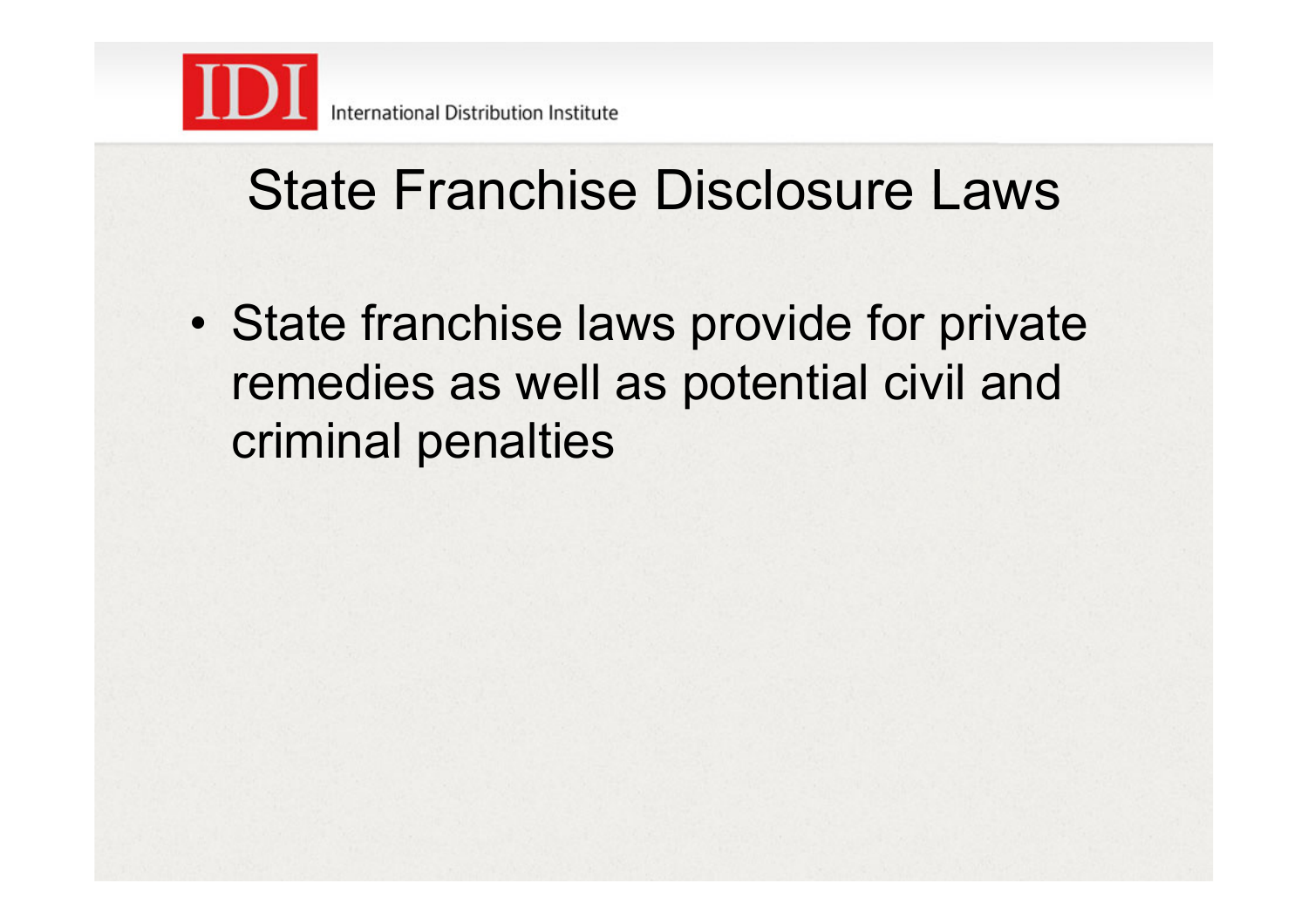International Distribution Institute

#### State Franchise Enforcement Agencies:

- California
- Hawaii
- Illinois
- Indiana
- Maryland
- Michigan
- Minnesota
- New York
- North Dakota
- Rhode Island
- South Dakota
- Virginia
- Washington
- Wisconsin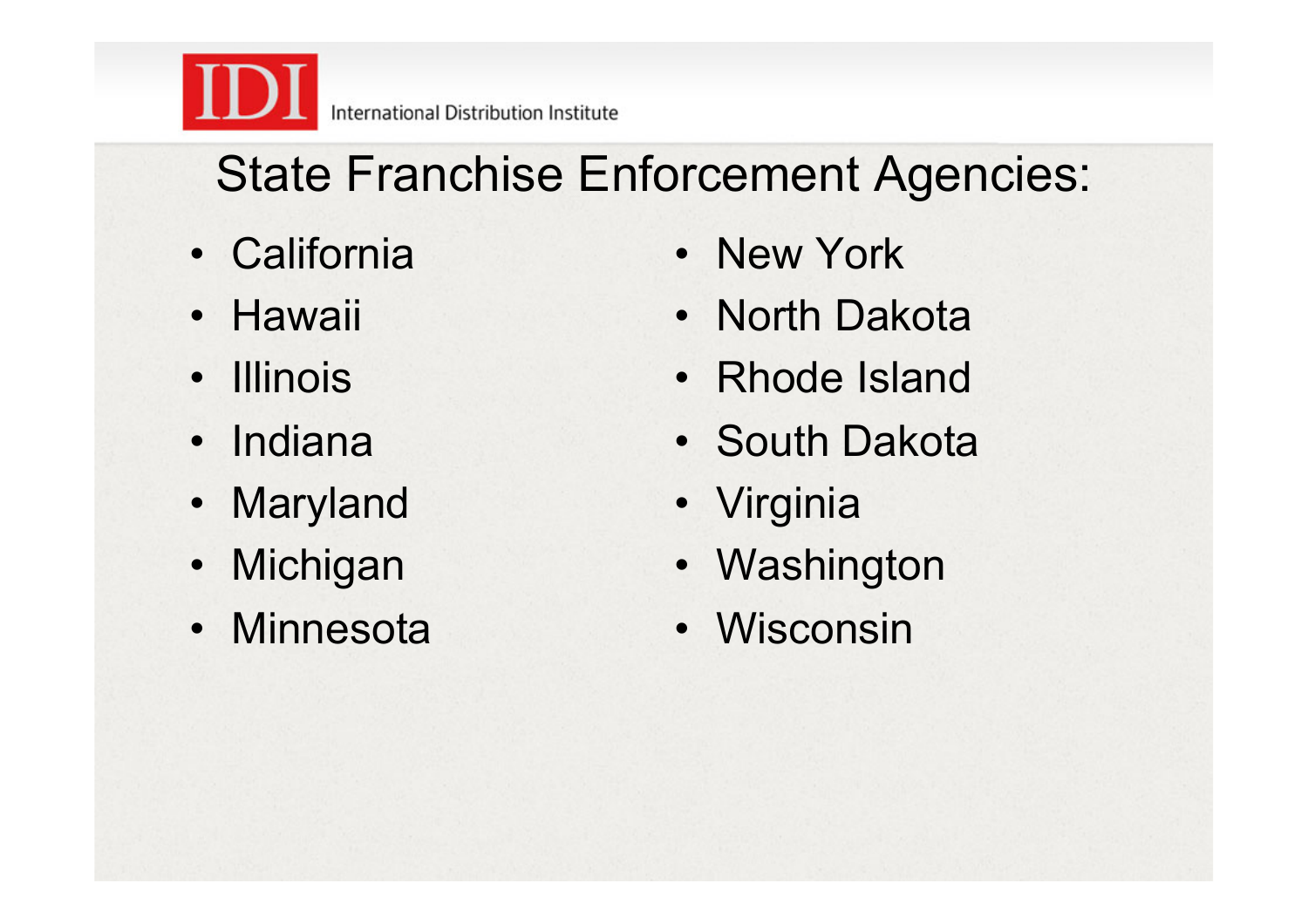

- **State Remedies**<br> **Denial, revocation, or suspension of the franchise registration;**
- Investigations and hearings;
- Interim and permanent cease and desist orders;
- Administrative penalties;
- Prosecution or referral to state or local authorities for prosecution of civil or criminal actions;
- Restitution on behalf of injured parties;
- Appointment of receivers;
- Civil, administrative and criminal penalties;
- Imprisonment for willful violations;
- Costs, reasonable attorneys fees, investigative expenses, and other remedies
- Order referral to IFA Alternative Rule Enforcement Compliance Training Program